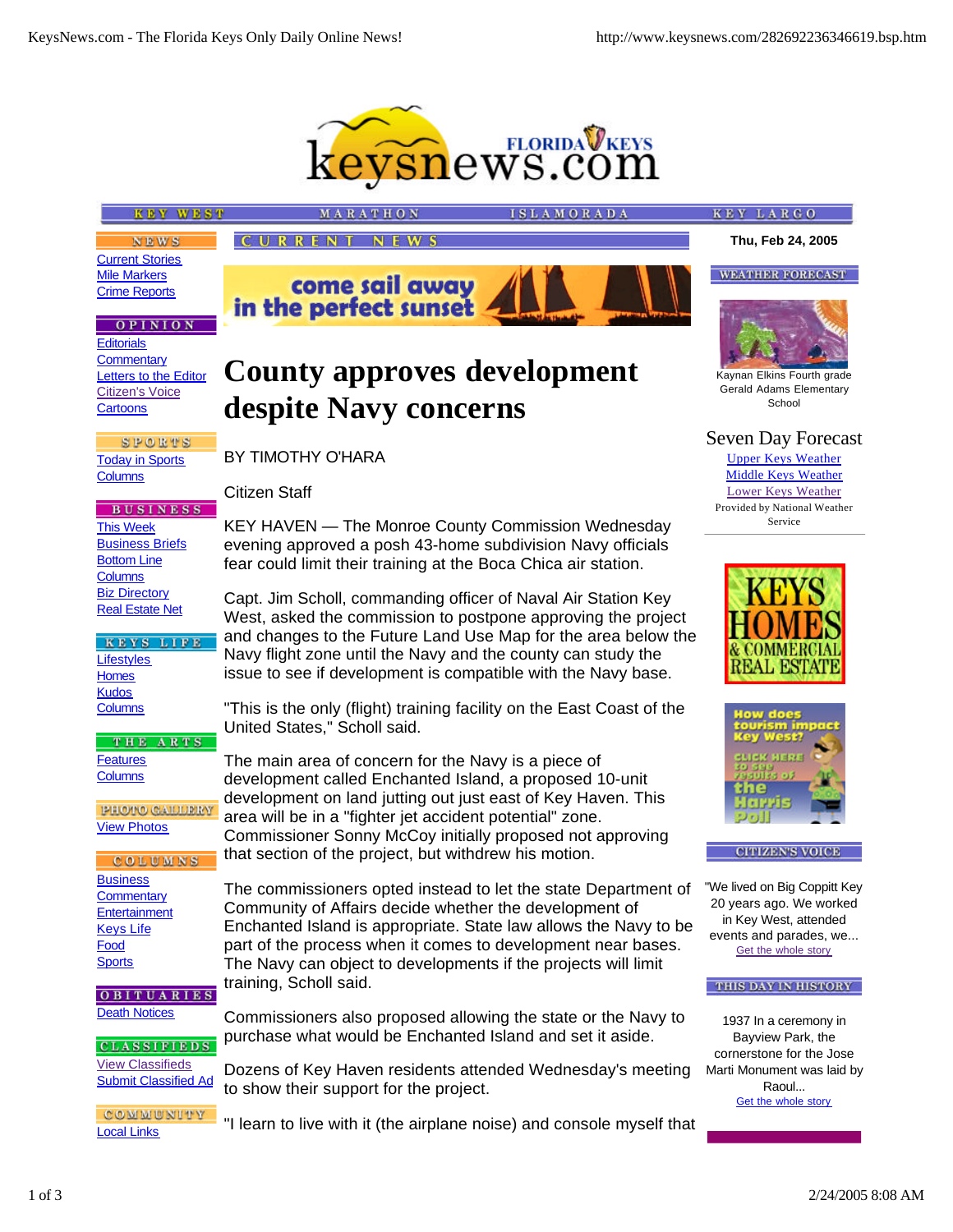## Around the Keys

**ABOUT US** 

it is my taxes at work," longtime resident Frank Romano said.

**GOVERNMENT** Local, State & **Federal Links** 

Our History Our Staff Keys Media Guide **Employment Opportunities** 

The commission changed the zoning from commercial to residential. Residents have long opposed commercial development in that area. Some residents have started to call the property the "Key Haven truck stop," because truckers park there on the way to and from Key West.

**tohara@keysnews.com**



### **WEBCAMS IN PARADISE**

*Published on Thursday, February 24, 2005* **It doesn't get any better than this** Watch the sunset from Mallory Square, even if you are stuck in Wisconsin. Or enjoy a virtual Margarita at Sloppy Joe's. Check out our Keys Web Cams.

# **More News Stories**

**Monroe County Property Transfers** 

Daily news for Key West and the Florida Keys







**paper today?** For redelivery or account credit, call us in Key West at (305) 292-7777 Option 4, in Marathon call (305) 743-8766, or e-mail us by clicking here.

**Headline:** County approves development despite Navy concerns Published on Thursday, February 24, 2005 Mearns replaces Mearns in Marathon City Council seat Published on Thursday, February 24, 2005 Islamorada considers limiting room size Published on Thursday, February 24, 2005 PT boat goes on the auction block Published on Thursday, February 24, 2005 School Board to talk pay and housing Published on Thursday, February 24, 2005 **Jeep accident leaves one dead** Published on Thursday, February 24, 2005 County Commission to rule on Key Haven development Published on Wednesday, February 23, 2005

**SEARCH OUR ARCHIVES** 

Search our **archives** for past stories using keywords, publication date, or author.





From 5-star resorts to scenic camp ground, you'll find it all in our guide to lodging.



PHOTO GALLERY



**Check out the Photo Gallery Weekly for New Keys Photos!** Click here to view photos

#### VISITING THE KEYS?

Find everything you need to know to plan a **Florida Keys** vacation -- and more

**DINING OUT**